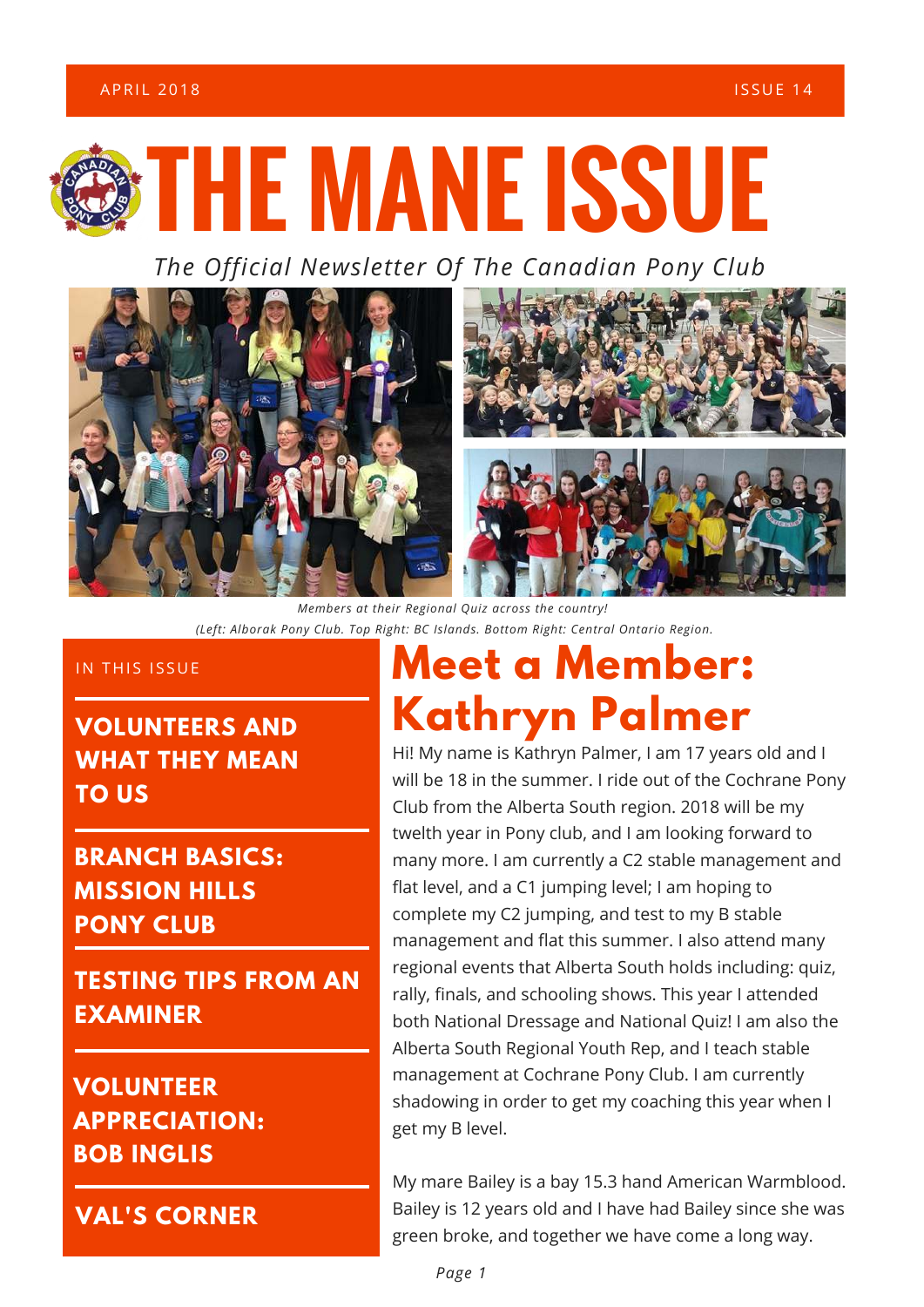

My favourite thing to do with her is three-day eventing. Since I have had Bailey, we have started competing at the Pre-Training level in eventing, we have also attended show jumping shows from Spruce Meadows. I have loved being able to train my own horse; for while it was not easy, I find that I am now a better rider and a better horse person because of the experiences it gave me. I was having to make

decisions that would impact Bailey's process, and while I made mistakes, she has grown into such a good mare. She has helped me to find the confidence to take on the challenge to train her, and to ride other horses.

One of my favourite memories from Pony Club includes going to regional finals with my friends from Cochrane. At those events, we usually have a big team to represent our club, and we all work together to help each other out. The older members help the younger members by coaching and help them get ready, while the younger members help us older riders by holding horses, or help us groom and get ready. Another favourite memory is from National Dressage this year. This was my first national event, and I loved every minute of it. From riding a new and advanced horse, to working with another Alberta South rider, I wouldn't trade that experience for anything. I got to

and eventing will always be my first love. meet so many riders from all over Canada, and I made new friends that I hope to see again at other national events. Riding is my main sport, so I don't do a lot outside of Pony Club and my other lessons. I am currently in grade 12 in high school, and I will be graduating this year. I am a first flute and flute soloist in the school band, as well as the main photographer for the school. I have always been very musical, and I love band; but riding



This year we played and attended workshops at Disneyland for our international trip. Not only this, but we are playing live with a movie in April, while playing songs from Marvel, Star Wars, Star Trek, Harry Potter, and more! This concert is called Nerds, and we are all looking forward to it!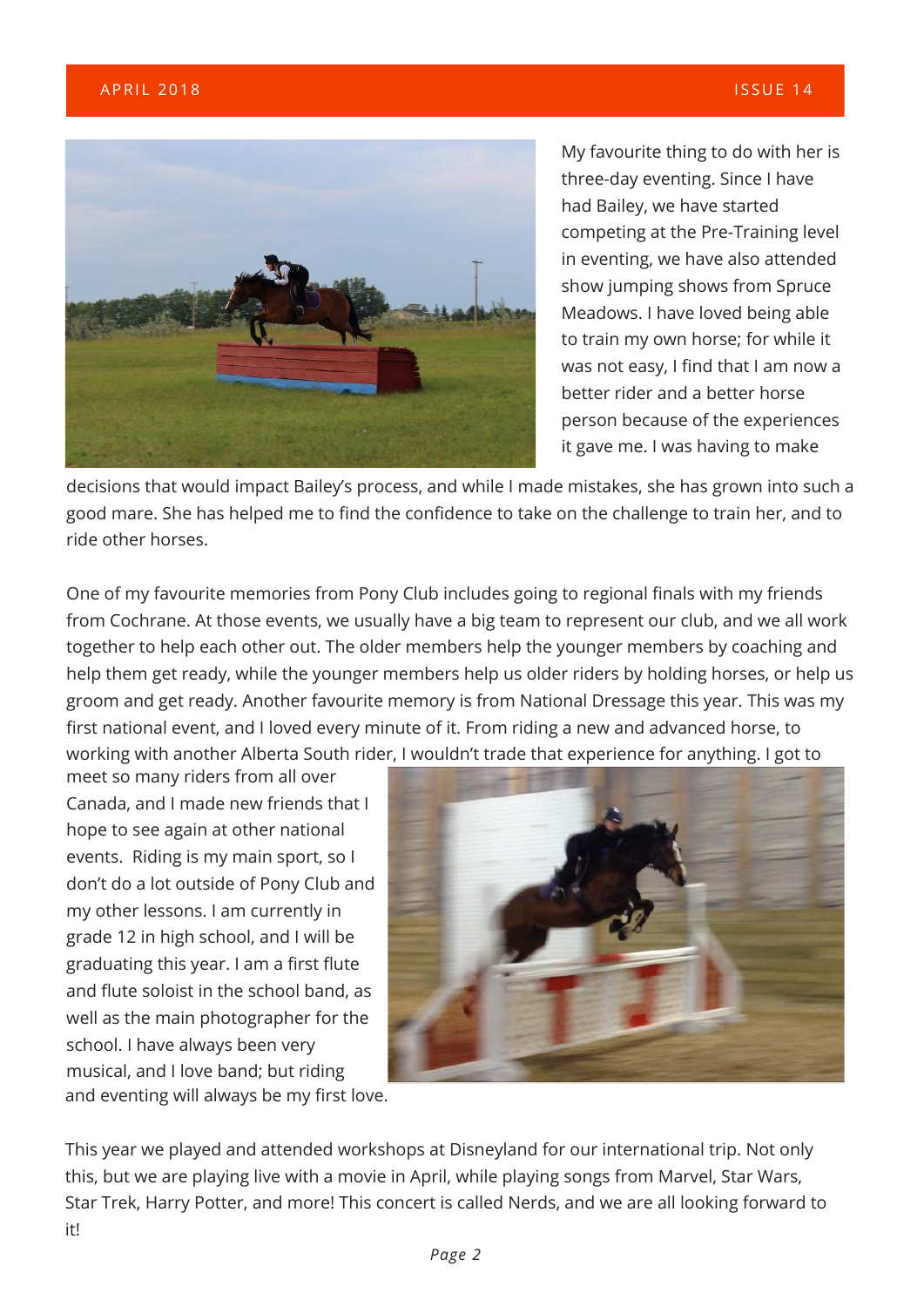#### A PRIL 2018 **In the set of the set of the set of the set of the set of the set of the set of the set of the set of the set of the set of the set of the set of the set of the set of the set of the set of the set of the set**



My advice to other members would be to not doubt yourself, and to try everything. If you see an opportunity, take it! For the memories will be worth every minute, and you may even enjoy it. Try anything that you are curious in, and don't be afraid to fail. I know that we are always told this, but I can say it's true as I have flown Air Equestrian more times than I can count. Always get back on, and be lighthearted in your defeats, for your time to shine will come. Also, don't be afraid to talk to the older members in your club. They may seem intimidating, but I can assure you they will be happy to talk to you, and will try to help you in any ways they can. They were just like you at one point in their Pony Club career, and one day you will be like them.





Strictly Equine products are products available in stores throughout Canada. We offer a wide range of quality Canadian made Equine and Animal Health products. You can feel confident knowing that all of our products are manufactured in a Health Canada, GMP approved facility. We have a complete line of supplements from Joint supplements to Electrolytes and everything in between, ensuring your horse receives the nutrition it deserves. Strictly Equine products are available in Feed and Tack Stores across Canada. http://www.strictlyequine.com/



Golden Horseshoe Animal Health has been a trusted name in the Canadian equestrian industry for many years. We offer a wide range of quality Canadian made Equine and Animal Health products. Our complete line of cutting-edge health and performance products are created to suit your individual equestrian needs. You can feel confident knowing that all of our products are manufactured in a Health Canada, GMP approved facility. Golden Horseshoe products are available in Feed and Tack Stores across Canada. www.goldenhorseshoe.com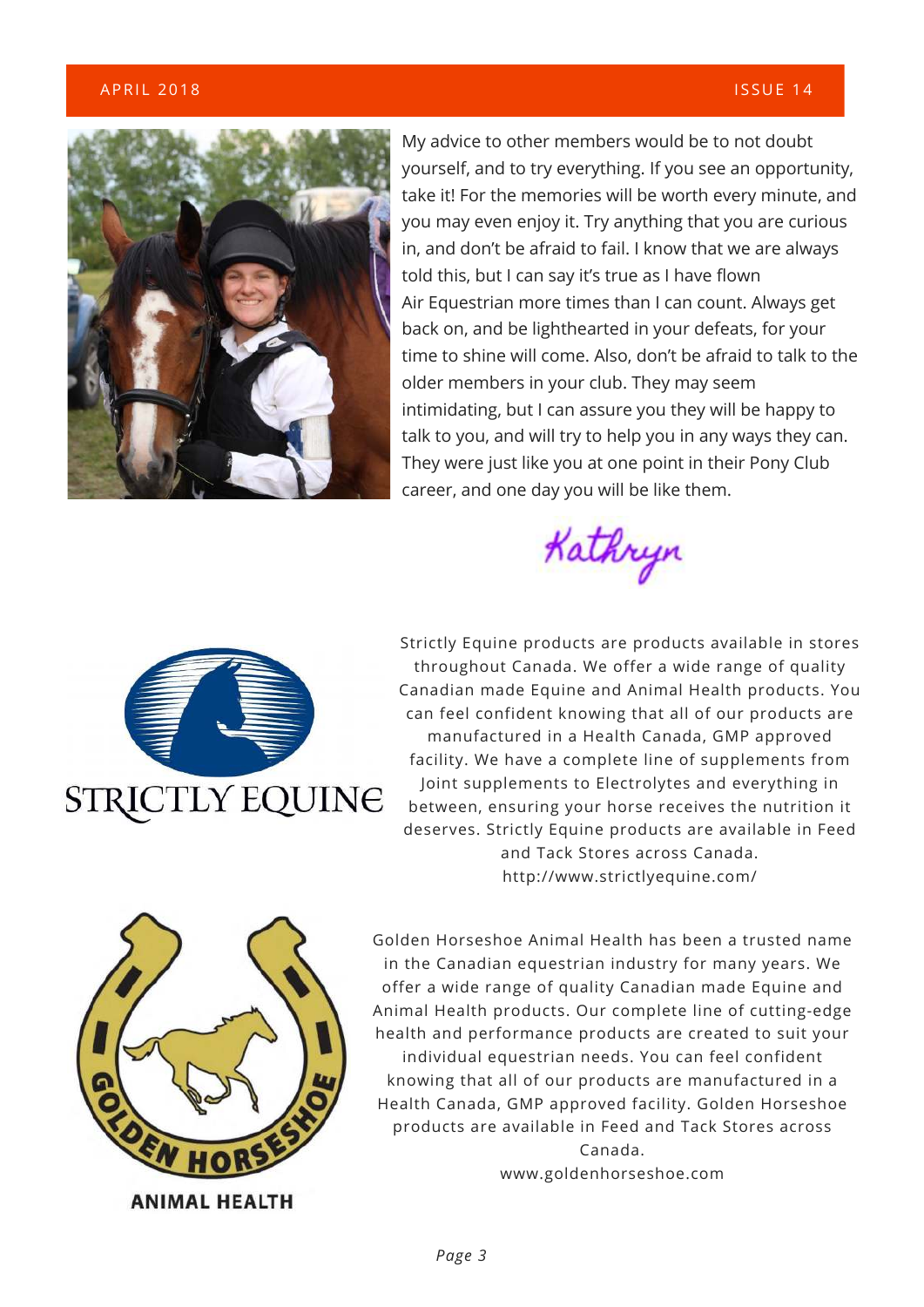# **Volunteers and What They Mean to Us**

#### *by Jane Goodliffe - National Chair*

April 15th to 21st, 2018 was National Volunteer Week in Canada. Our entire organization is run by volunteers; (Canadian Pony Club has only one full time and one part time employee) which in itself for the size of our organization is truly amazing. On my way to the recent AGM I sat beside a gentleman who actually knew all about the Canadian Pony Club, but had no idea that we do what we do pretty much exclusively with just our volunteers and no government funding. He was astonished and full of admiration that we could accomplish such a thing. Sometimes though, we take our wonderful volunteers for granted and really we don't acknowledge what they do nearly enough.

Nationally we give special pins and certificates for those volunteers who have served for 15 and 25 years, but it would be a nice gesture if the regions and branches also honoured their volunteers with possibly a plaque or trophy. Perhaps even a year end special supper or banquet with entertainment laid on for everyone to enjoy would go a long way towards thanking all those special people who do so much for us. We all of us spend many hours working on behalf of Pony Club running camps and clinics and education nights etc. but it really makes our day when someone takes the time to thank us for all our hard work.

The next time you go to theory night or a camp or a clinic, thank your volunteers and give them a great big smile.

# **Congratulations to our 2018 Award of Excellence Winners**



*Kassidy Moore with Jane Goodliffe, CPC National Chair* **\$1000**

Rachel Spencer from British Columbia Lower Mainland Melissa Bayer from St. Lawrence & Ottawa Valley

> **\$500** Kassidy Moore from Maintoba

New criteria for 2019 will be available soon on the National website!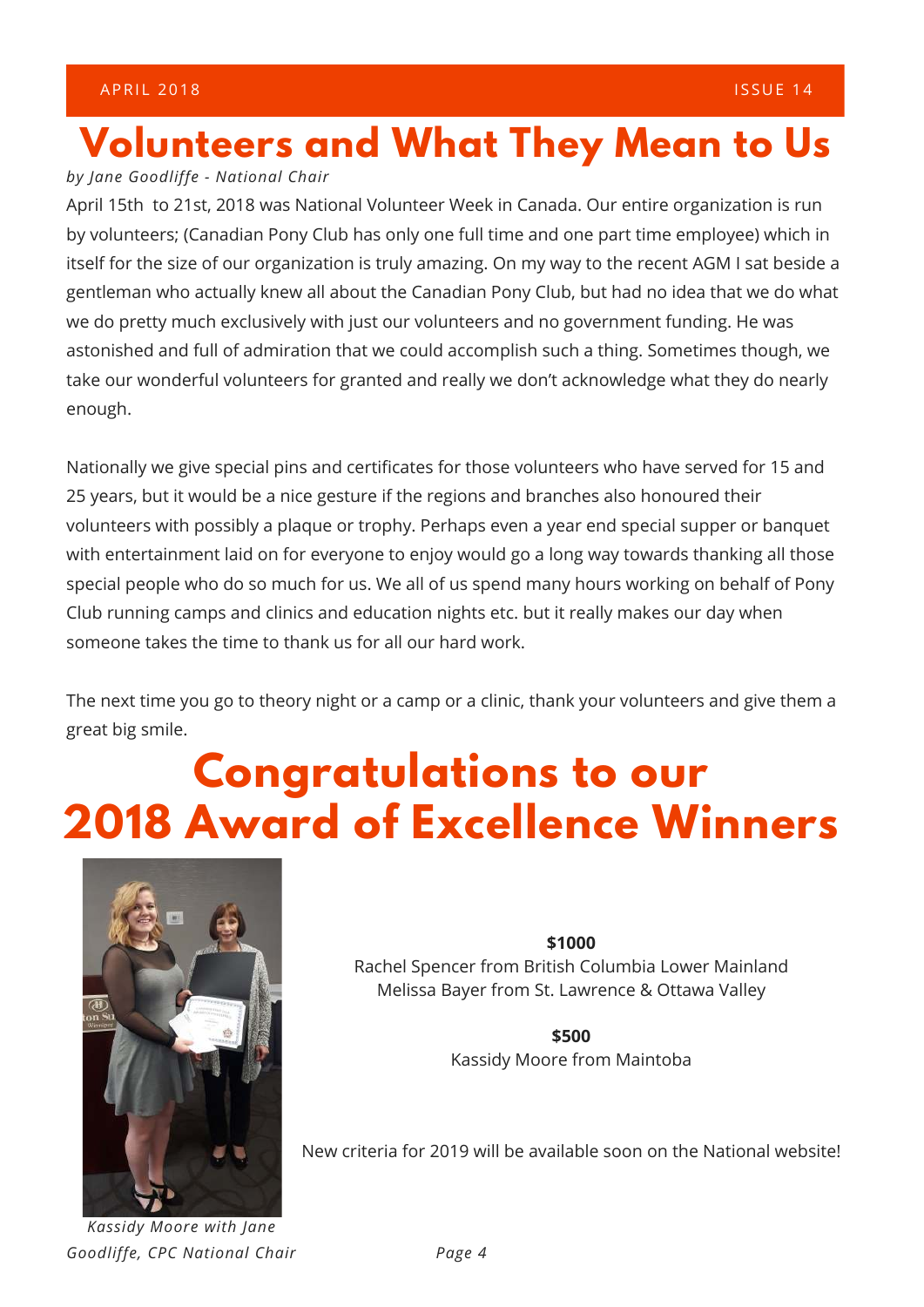*Tips by Linda Hauck, an 'A' Pony Club Alumni and Examiner.* 

With spring testing fast approaching, here are some helpful tips for the big day!

- Make sure to have a neat appearance from head to toe.
- An Examiner knows you are nervous. Best way to minimize your nervousness is to practice telling someone your answers (the guidelines tell you what you will be asked). Know more than you need to and that will make you confident.
- You need to be able to back up what you say!
- Understand that as Examiners we have gone through what you are going through so we know what it is like. Try not to get on your defensive if the day isn't going what we see on the day.
- Read through the comments from your previous tests and address them before you get tested again. You may need to get input from other coaches as you move up the levels.
- Tell the Examiners as much as you can about the questions asked - we will say something like "that's great, you know your stuff' and move on to the next question.
- We are there to give you 10's, so you need to come prepared. For the riding phase that means knowing how to ride proper figures, transitions, pace, etc.
- Always be safe around your horse; on the ground or when mounted.
- You don't need a fancy or expensive horse for Pony Club, just one that can do what is asked for the level being examined.
- well. Remember we can only mark you on Most examiners for the jumping phases aren't worried if you have a quit, rather we want to see how you handle it.
	- Get as much practical experience as possible spend a day with a farrier, vet, feed person, dressage judge, etc - it is all invaluable!
- Read, read and read some more! You have access to Youtube for tons of tutorials, etc

As an "A" Pony Club Alumni that never owned my own horse for Pony Club, I used school horses and privately owned horses to examine through the levels, if you want it bad enough you will make it happen for yourself!

## **Volunteer Anniversaries**

#### **15 Year Volunteers**

Jacqui Dennis - WOR Debbie Anderson - BCLM Ian MacLean - BCLM Marcia Reid - ABS



### **25 Year Volunteers**

Maureen Walters - BCLM Janice Spenst - BCLM Marta Mclntosh - BCLM Margot Vilvang - BCLM Karen Ritchey - BCIN Cat Armitage - BCIN Margaret Rigby - BCIR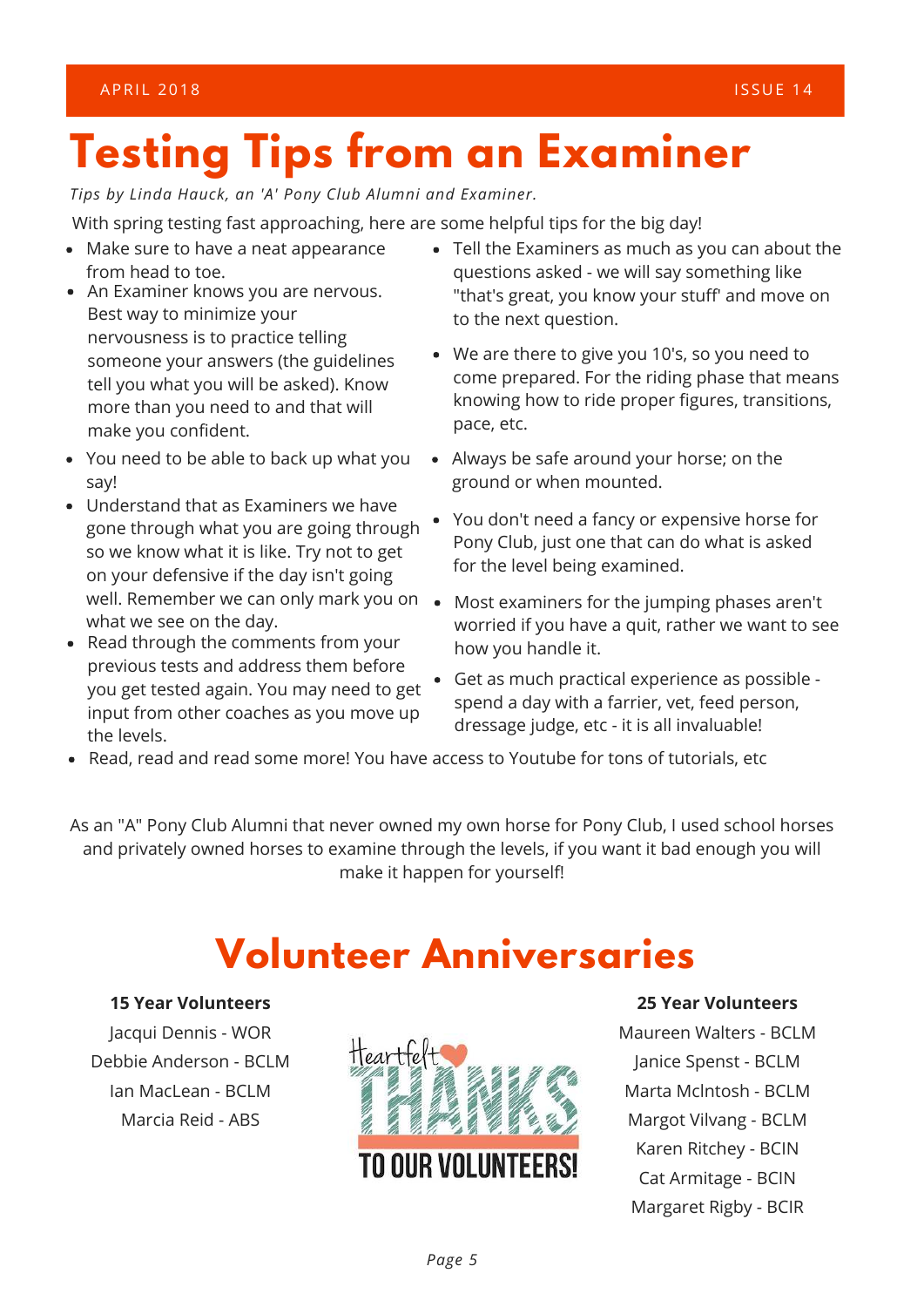### A PRIL 2018 **In the set of the set of the set of the set of the set of the set of the set of the set of the set of the set of the set of the set of the set of the set of the set of the set of the set of the set of the set**

## **Branch Basics: Mission Hills Pony Club**



Nestled at the base of the Fraser Valley alongside the mighty Fraser River and surrounded by majestic snow-capped mountains, Mission Hills Pony Club is one of twelve pony club branches within the BC Lower Mainland region. We are a small but dedicated group of equestrians; a tight knit group that has forged friendships from the saddle and shared personal growth through triumphs and challenges together.

Our branch is a little unique, in that every single member owns their own horse, and we trailer in together for group riding lessons. We have eight pony club weekends throughout the year:

four from September to December, and four again beginning in March with the coming of spring. As we ride outdoors, we ride rain or shine and our horses see all kinds of weather. It is telling that a key piece of equipment for our riders are their oilskin coats! Our members are blessed to be taught by Darcie Kerkhoven, a top level local eventer who balances a busy competition schedule with our pony club lessons, and our members receive an exceptional riding education.



Our branch is comprised of seven members this year: Jordan Carver and Ariel Carver, both full B members. Makala Louis, Faith Ray and Kooper Mansell, all full C members. Karis Mackie, a full D2. And our newest and youngest member Sigourney de Jong, brand new but planning to challenge test her D, D1 and D2 all at once at our branch test this fall – and from what we have seen that will not be a challenge for her!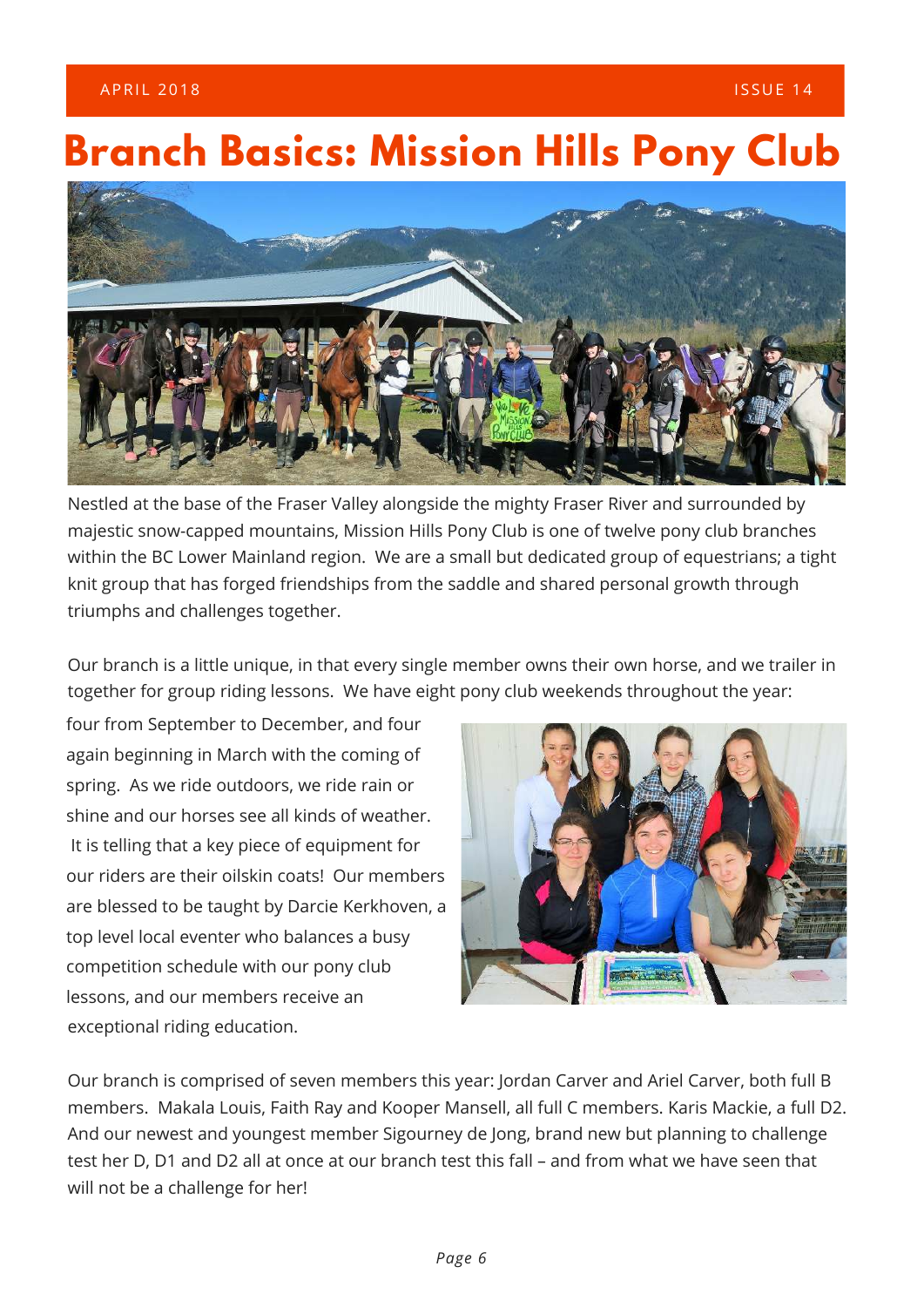#### $\mathsf{APRIL}\ 2018$  and  $\mathsf{APRIL}\ 2018$  is the set of the set of the set of the set of the set of the set of the set of the set of the set of the set of the set of the set of the set of the set of the set of the set of the se



Our lessons begin with a stadium lesson on Saturday, where riders are grouped according to what they are currently working on with their equine partner, and cover flat work and tons of innovative jumps to improve their ring skills. Sunday brings one large three hour group lesson with all members riding together. The focus is cross country and safely riding in a group outside of a ring, and the lesson begins with a metres-per-minute warm up where members ride the correct speed for whatever

level they are testing/competing. Then on to a lesson over varied terrain, incorporating hills, ditches, river banks (and the river!) as well as a huge number and variety of cross country questions: Trakehners, logs, coops, brush jumps, and chevrons – it is truly no wonder that most of our members are very avid three phase eventers!

During the winter months, when the wind, rain (and often snow!) drive us indoors, we run our Stable Management program. We offer a structured course of twelve lessons based on the CPC Study Guides, taught by a combination of our upper level members and guest speakers – local professionals who share their knowledge and expertise with lectures and hands on demonstrations. In fact, the year before last our entire program was basically a series of lectures and demonstrations from vets, equine nutritionists, saddle fitters, farriers shoeing a horse, bit and tack specialists, and even a fire chief who discussed barn safety and toured one of our barns giving fire prevention and safety tips for an entire evening. Our members learn so much from our program and more importantly, they bring that knowledge home to their own barns and horses, where their equine partners benefit.

Our branch members are very active in the region, year after year. We are a small club but we all participate in and support our regional events. And the first regional event, one of our favourites! – is Quiz. Our members spend countless hours studying together and preparing for Quiz, and it shows. This year we sent six members to our regional Quiz, and came home with several first place awards, both team and individual – a very strong showing for our group. Last year Jordan and Ariel qualified to represent our region at National Quiz (we have a lot of competitors at regional Quiz, so only the top four C2 and AB members qualify to go to Nationals). Not only did they win top C team, but Jordan placed 3rd and Ariel placed 8th out of over 60 competitors. Ariel Carver was also honoured to be the recipient for the Phil Crowe award in recognition of her dedication and contributions both to our branch and our region. And this year we are excited to announce that both Jordan and Ariel have again qualified to represent our region at National Quiz next October – this time as members of the AB team!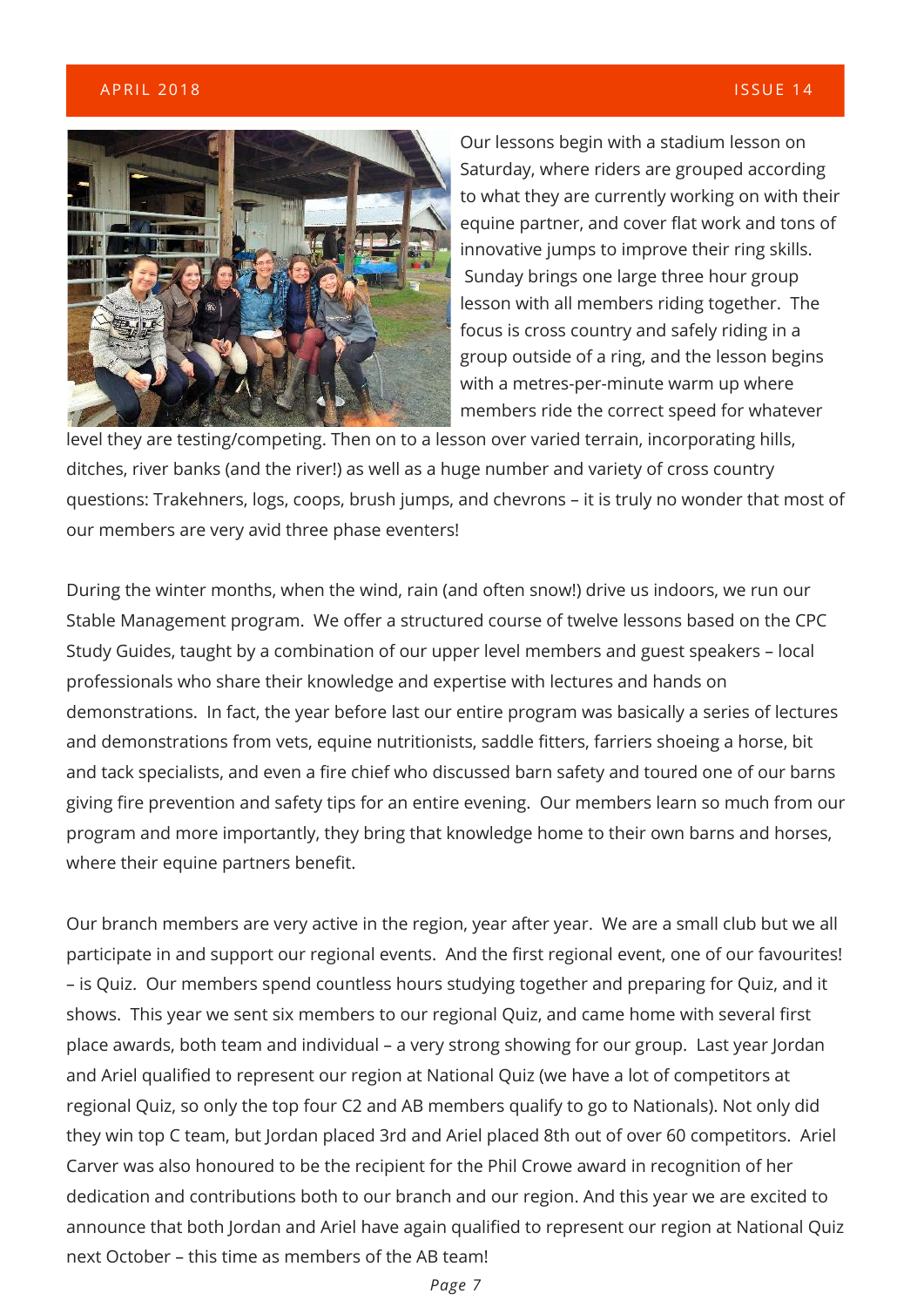#### A PRIL 2018  $\overline{a}$  2018  $\overline{a}$  is a set of the set of the set of the set of the set of the set of the set of the set of the set of the set of the set of the set of the set of the set of the set of the set of the set o

Our members are preparing for a busy show season now that the sunshine has finally arrived. First on our list is our BCLM Show Jump event, being held the last weekend in May. All of our members are competing with the exception of our brand new member – she will be the "club

groom" and learn a ton about horse shows. Next we are sending two members to our Regional Rally event – one a returning competitor from last year and one brand new to Rally but eagerly anticipating the fun the multi-day event offers. Our season will be wrapping up with the BCLM Dressage event being held in September; a fantastic show that year after year finds our entire club entered and having a blast together.

Our club is also very focused on testing this year.



Every single member is intending to test, so it will be a busy summer of preparations for us. Jordan and Ariel are testing their full B2 level this August, and Makala, Faith, Kooper, Karis and Sigourney will be keeping our local examiners busy with a full day of branch testing in September beginning with a challenge test and ending with full C1 level testing. Good luck to all!

As many of you know, pony club branches are not just comprised of members. Anyone who registers their children in pony club is quickly brought into the fold, and parents find themselves filling several volunteer roles both at the branch and the regional level. Our entire organization is volunteer run and depends heavily on the efforts of the parents in our branches. Dedicated kids take dedicated parents, and our parents are deeply committed to pony club. For our little branch, there are a lot of responsibilities shared by our few parents, and they take their roles seriously; we have reps on the testing committee, education committee, show jump, rally and dressage event committees, and of course the regional committee, where you will find our DC and ADC always in attendance. Our parents show up, be it lessons, branch events or fundraising, and we share the workload. Character, loyalty and sportsmanship is our motto too, not just for the kids, and we have become fast and true friends as a result. Pony club is a big part of our lives, and for our families is a source of joy, support, information, help, and warm friendships. We are so thankful for this organization, and eagerly look forward to where our pony club journeys will take us.

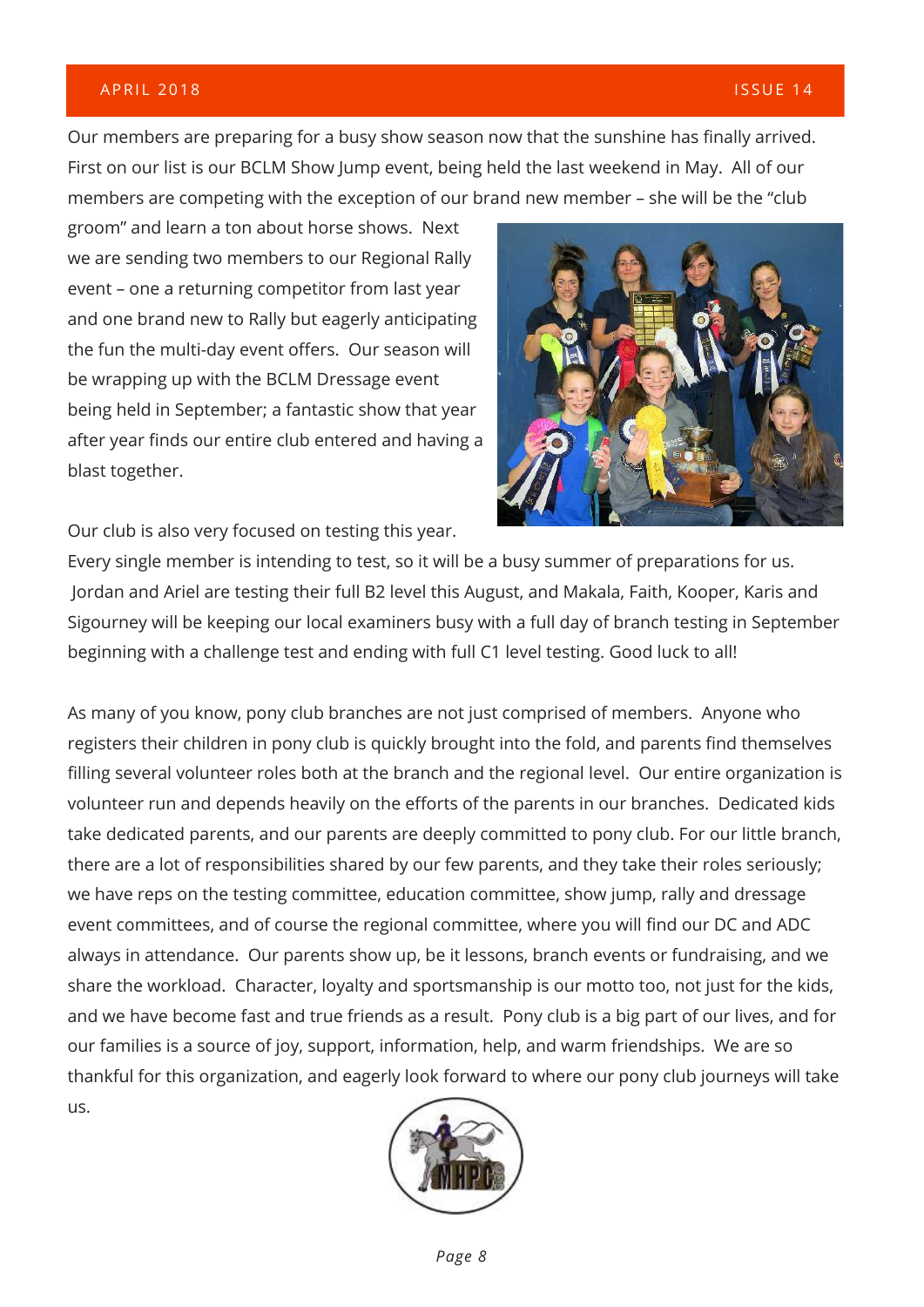# **Volunteer Appreciation: Bob Inglis**

*Submitted by the Central Ontario Region*

When thinking of a volunteer to profile for the reading enjoyment of members across the country, who else could we think of other than Bob Inglis? The non-wavering, ever-engaged Bob Inglis, who was District Commissioner of Eglinton Pony Club when it had over 100 members. The always-obliging Bob Inglis who has a full kit of announcer garb at the ready for any and every type of weather event (including snow on Mother's Day at PPGs!). The uber-resourceful Bob Inglis who can quote any part of regional by-laws and if he couldn't quote it he had it in hand, at the

ready, at any regional committee meeting.

Bob's wit and and a knack for literary flair kept him as the long-time editor of CORBits, Central Ontario Region's seasonal newsletter, this being an extension of being in the role of regional communications chair. Bob maintained the role of Visiting Commissioner for COR for many years, offering steady insight into branch and regional operations and best practices. He also sat on the awards committee, providing thoughtful consideration towards nominations for various awards.



*Bob Inglis, left, with wife Liz, Ian Millar, and Pony Club members and executives at the 2010 inauguration of Canadian Pony Club into the Jump Canada Hall of Fame.*

Bob himself has garnered several awards. In 2006, Bob was awarded, along with his wife Liz, an Honorary Life Membership with Canadian Pony Club. In 2008, Bob was COR's recipient for the Ontario Equestrian Federation's People Make a Difference Award. In 2015, Bob received the COR Barbara Grimm Memorial Volunteer of the Year Award. Continuing to make an impact in the region, Bob received the Chair's award in 2017.



*Bob Inglis confirms instructions as to what the next announcement might be at COR's annual Fun Rally event.*

In 2017, Bob announced his semi-retirement from Pony Club. While he may no longer sit in for regular regional meetings, or lend his time and talent to subcommittees, he has already agreed to several upcoming announcing "gigs" for various competitions and events. We'll continue to enjoy Bob's anecdotes, especially his stories of Colonel Gutowski (about whom Bob wrote an inspiring article in the May 2013 issue of CORBits), when Bob takes the mic this summer and beyond.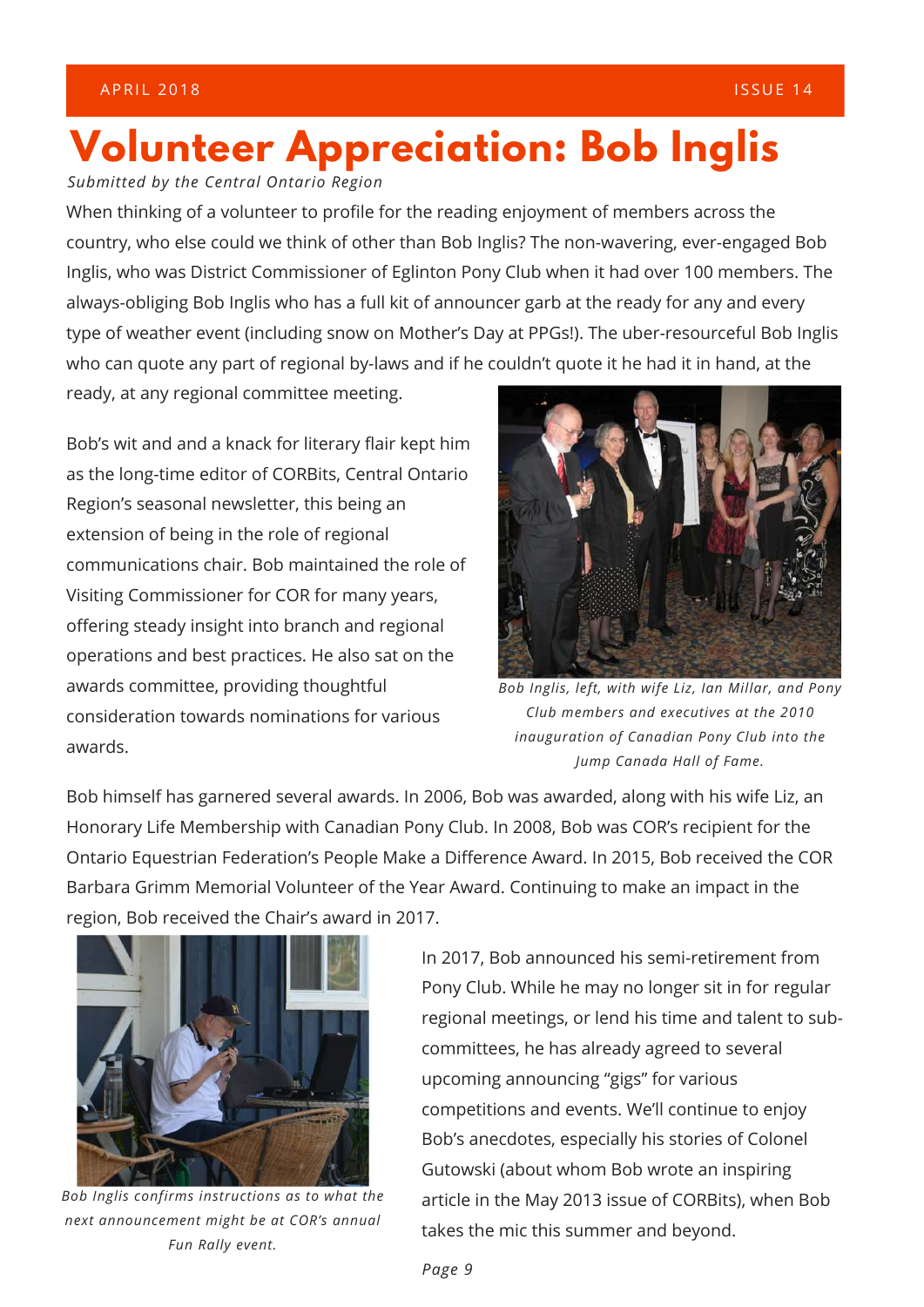Thank you, Bob, for your many years of dedication to Pony Club in Central Ontario. If we all strive to be as dedicated in our volunteer roles, Pony Club will continue to be the fun, well rounded organization it is!

# **Val's Corner**

The Annual General Meeting (AGM) of the CPC is now over and I thought you might like to hear some of the more interesting happenings.

We have updated the Scholarship application. You can download this on the Pony Club website. We are still giving out three scholarships, but the amounts and criteria are a little different. Scholarship #1 is for HB2 and higher and is \$1200, Scholarship #2 is for full C2 and higher and is worth \$800, and Scholarship #3 is for full C level and higher and is worth \$500. The 2017 winners were Rachel Spencer from BC Lower Mainland (\$1000), Melissa Bayer from SLOV (\$1000) and Kassidy Moore from Manitoba (\$500).

We also honoured 2 fifty-year Branches: Red Deer Pony Club from Alberta Central and Clearwater Pony Club from Alberta North.

We are now offering a new Western stream starting with the D, D1 and D2 levels. The workbooks will be ready soon. The new testing sheets are already available.

As we prepare to rejoin the Tetrathlon International Rotation in the next couple of years, we have taken the first step by sending one senior male competitor this year, who was invited to fill a spot on the USPC International Tetrathlon Team. Erik Zimmerman is an experienced Tetrathlete and will represent Canada well this summer. We are also happy to have his father, Brian Zimmerman, attend as a chaperone.

A change to the Bylaws has now made it possible for a Branch to be viable with only Horsemaster members. However, these Branches must be open to accept Active Members as well.

The Active Member Directors are setting up a Shopify site where Pony Club members, D.C.'s and other interested people may buy supplies online. There will be discounts for Pony Club members.

I hope you all have a busy, fun and successful season!